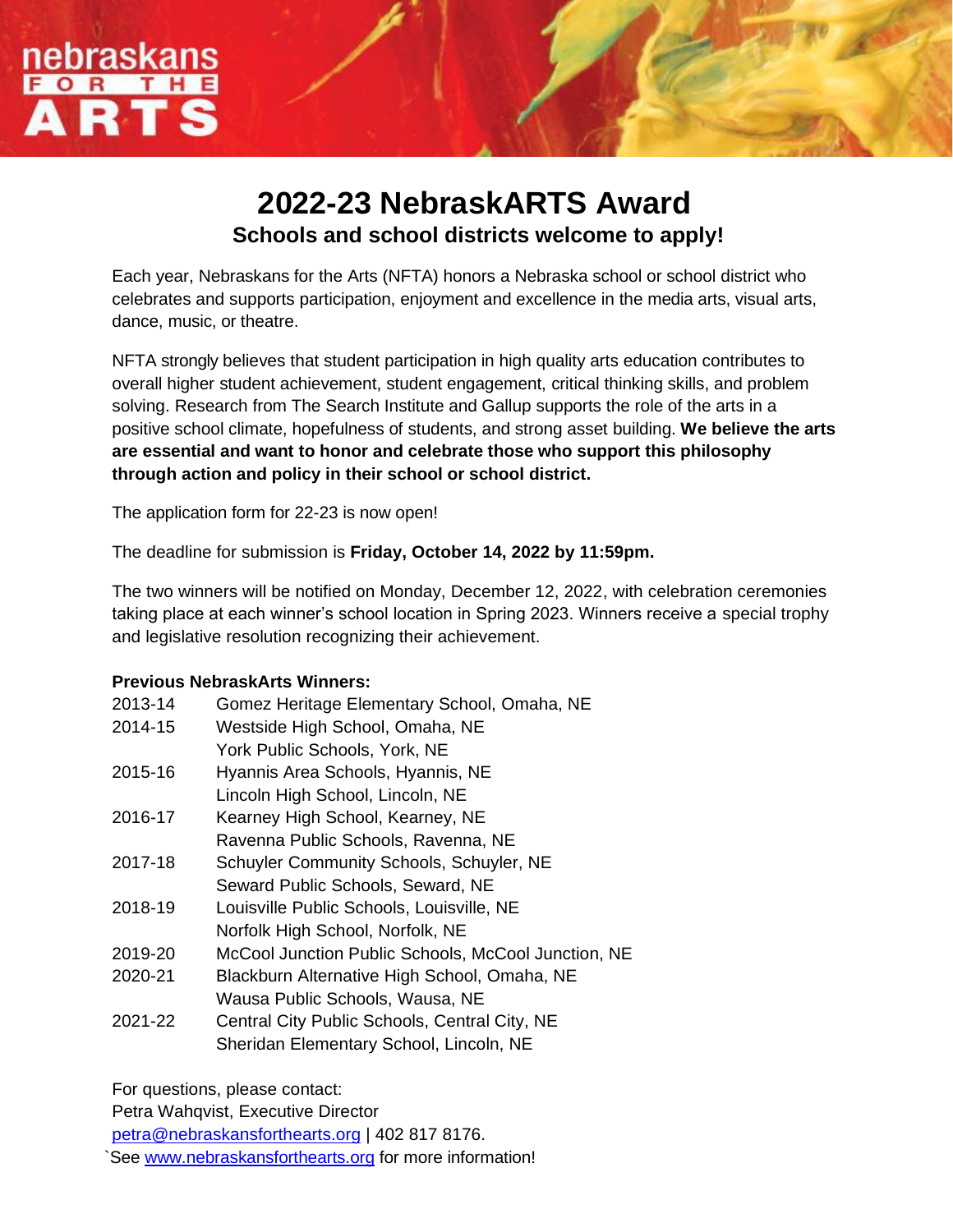

### **2022-23 NebraskARTS Award**

| <b>Main Contact Information</b>                                                  |  |  |  |
|----------------------------------------------------------------------------------|--|--|--|
|                                                                                  |  |  |  |
|                                                                                  |  |  |  |
|                                                                                  |  |  |  |
|                                                                                  |  |  |  |
| Relationship to applicant school or school district_____________________________ |  |  |  |
| <b>School Information</b>                                                        |  |  |  |
|                                                                                  |  |  |  |
|                                                                                  |  |  |  |
|                                                                                  |  |  |  |
|                                                                                  |  |  |  |
|                                                                                  |  |  |  |

### **Please answer the following questions\*:**

- **1.** Why should this school (or school district) be considered for an award? (no more than 150 words)
- **2.** Describe the arts education programs you are most proud of and in what grades they are offered? (no more than 300 words)
- **3.** What partnerships or collaborations has the applicant school (or school district) developed with cultural institutions or community arts resources, including, but not limited to, artist residencies, field trips, and professional development opportunities. (no more than 300 words)

*\*Please note that NFTA encourages and prioritizes applications that address ALL the art disciplines at your school/school district. Please include information about all art departments rather than focusing on one area of the arts only. We want to recognize all the arts disciplines at your school/district.*